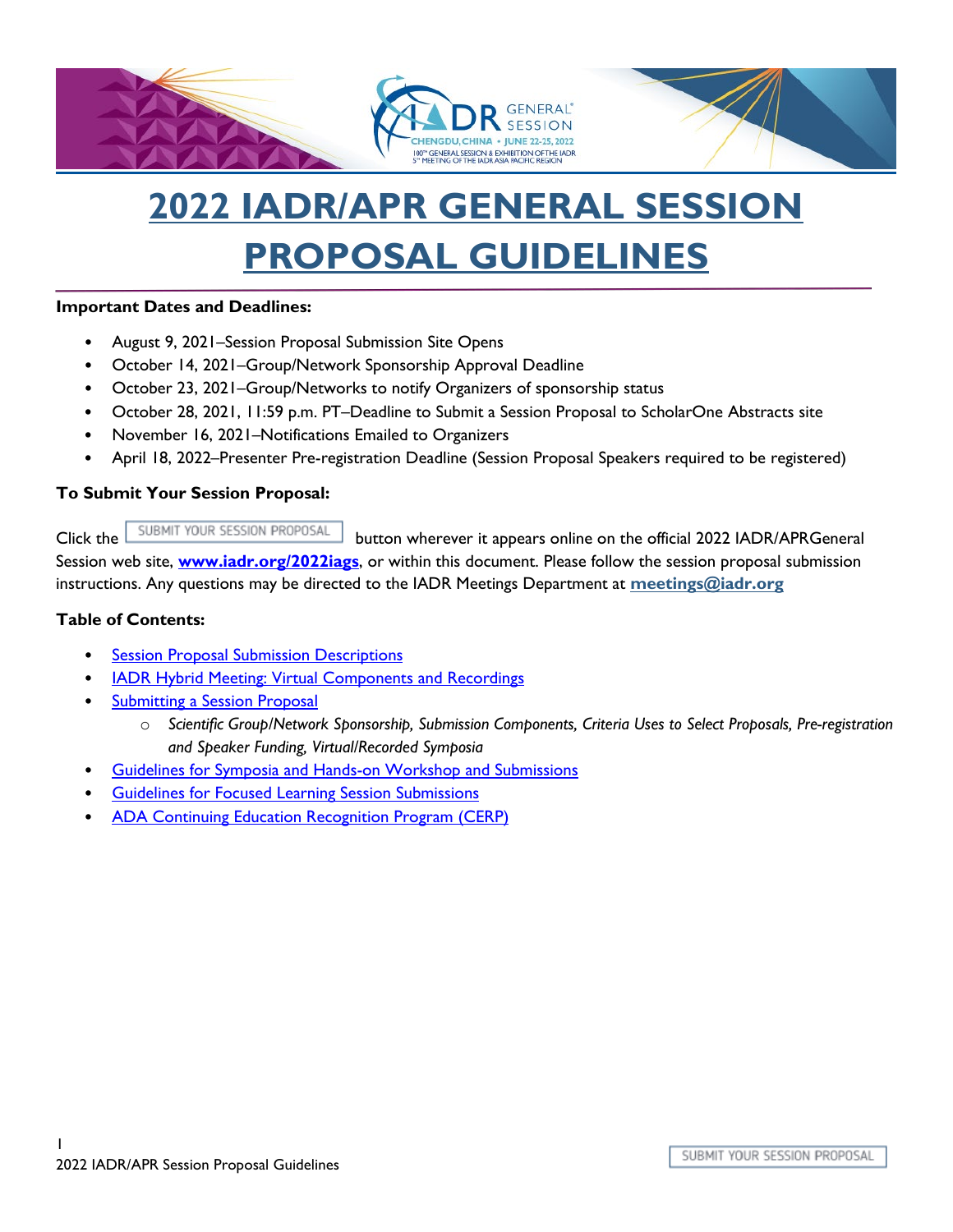## SESSION PROPOSAL SUBMISSION DESCRIPTIONS

**Symposium:** A cohesive session organized around a cutting-edge topic with about three to four speakers; typically, 90 minutes in length unless approved otherwise. Approval of Group/Network sponsorship is **required** from at least one IADR Scientific Group/Network. Symposium submissions exhibiting a cross-collaboration between more than one Scientific Group/Network will be prioritized higher if accepted into the scientific program. IADR encourages not only collaboration within Groups/Networks, but with the greater scientific community.

**Hands-on Workshop:** A session organized with a "hands-on" application; typically, 90 minutes in length unless approved otherwise. Approval of Group/Network sponsorship is **required** from at least one IADR Scientific Group/Network. Hands-on Workshop submissions exhibiting a cross-collaboration between more than one Scientific Group/Network will be prioritized higher if accepted into the scientific program. IADR encourages not only collaboration within Groups/Networks, but with the greater scientific community.

**Focused Learning Sessions:** A 60-minute informal discussion led by an expert on a topic of high interest over the designated time. These sessions are directed at students but all are welcome to sign up. Approval of Group/Network sponsorship is **required** from at least one IADR Scientific Group/Network. Focused Learning Session submissions exhibiting a cross-collaboration between more than one Scientific Group/Network will be prioritized higher if accepted into the scientific program. IADR encourages not only collaboration within Groups/Networks, but with the greater scientific community.

**Satellite Symposium:** A cohesive session organized around a cutting-edge topic that will be scheduled before or after the 2022 IADR/APR General Session official dates, June 22-25, 2022. In the 2022 hybrid model, satellite symposia will be expected to take place as part of the in-person offerings. Should IADR make a pivot to an all virtual meeting IADR will assist accepted in-person satellite symposia make a transition to a virtual presence. Services rendered as deemed necessary by the IADR.

# IADR HYBRID MEETING: VIRTUAL COMPONENTS & RECORDINGS

The 2022 IADR/APR General Session will be hybrid, with some in-person and some virtual components. Virtual components may incorporate live stream presentations, simulcast presentations, pre-recorded presentations, or any combination of these elements. This format will enable individuals to participate in the 2022 General Session either inperson or virtually. To ensure each potential attendees' experience is robust, all session proposals must have full participation in virtual components from speakers, Chairs and Organizer/Chairs. This will require compliance as follows:

- 1. Organizers extending tentative invitations to speakers included on the session proposal.
	- a. Tentative invitations to speakers should request confirmation regarding whether or not the speaker would participate in the virtual components of the hybrid meeting.
	- b. Accurate, long-term email addresses must be provided for each tentative speaker at the time of submission. Placeholder email addresses or use of Organizers contact information for speakers will not be permitted.
- 2. Full participation in virtual components includes recording for post-presentation availability on IADR hybrid meeting platform for at minimum 90 days for registered attendees
- 3. Organizers, Chairs and speakers will be required to complete training on virtual presentation and how to utilize the IADR hybrid meeting platform prior to the start of the meeting.

The IADR/AADR Annual Session Committee reserves the right to issue a provisional decision on all session proposal types contingent on obtaining full compliance in virtual components from all participants.

2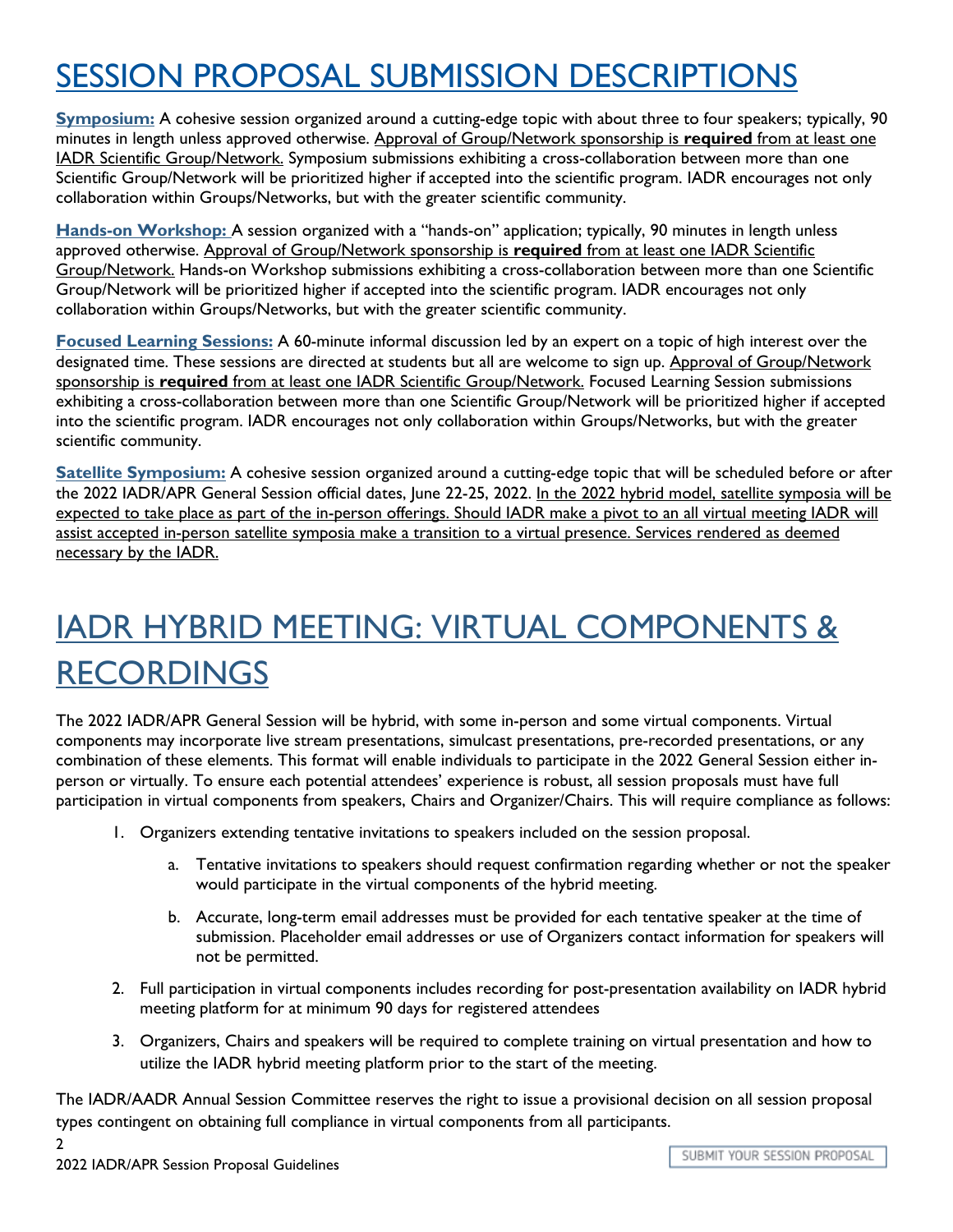## SUBMITTING A SESSION PROPOSAL

**Scientific Group/Network Sponsorship:** To receive Scientific Group/Network sponsorship approval, the Organizer should contact the **IADR Scientific Group/Network [Officers of the applicable Group\(s\)/Network\(s\)](http://www.iadr.org/IADR/Groups-Networks)** for further instruction no later than **October 14, 2021**. Each Scientific Group/Network may have its own protocol on how proposals are approved. Organizers are encouraged to submit their requests to the appropriate Group/Network representative by no later than **October 14, 2021** and include, if applicable, any other Scientific Group/Networks approached for co-sponsorship. After Scientific Group/Network sponsorship is received, all submissions must be submitted by the Organizer to the online submission system to IADR no later than **October 28, 2021.** 

#### **Scientific Group/Network Sponsorship Timeline:**

- **October 14, 2021**–Deadline for Organizers to submit to Group/Network Sponsorship/co-sponsorship Approval
- **October 23, 2021**–Deadline for Group/Networks to notify Organizers of sponsorship status
- **October 28, 2021, 11:59 p.m. PT**–Deadline to Submit a Session Proposal to ScholarOne Abstracts site

#### **Session proposals must be submitted through the online system by the Organizer by October 28, 2021 in order to be considered for inclusion in the program by the Annual Session Committee.**

Scientific Group/Network sponsorship can either indicate 1) the Group/Network will assist the session proposal Organizer financially (speaker registration, travel and hotel accommodations); or 2) the Group/Network acknowledges the science presented in session is of relevance to their members though they will not provide financial assistance. Organizers should be clear on which type of sponsorship they are requesting of the Scientific Group/Network when contacting the Group/Network Session Proposal Coordinator.

#### SUBMISSION COMPONENTS

- **1. Proposal Title:** Titles are limited to 10 words or less and should be dynamic and conclusive, rather than descriptive. Titles should be entered in title case format (AP Style). In general, you should capitalize the first letter of each word unless it is a preposition or article. Italicize scientific names of organisms such as *streptococci* or *candida.*
- **2. Proposal Description:** 250 words or less for Symposia and 50 words or less for Focused Learning Session proposals. Include corporate sponsorship information if applicable.
- **3. Sponsoring Scientific Group(s)/Network(s):** You must select at least one **[IADR Scientific](http://www.iadr.org/IADR/Groups-Networks) [Group/Network](http://www.iadr.org/IADR/Groups-Networks)**. There will be space to add up to three Scientific Group/Networks in the submission system. If your proposal was sponsored by more than three Groups/Networks, please enter this information in the field provided for "Other."
- **4. Educator/Clinician Tracks:** IADR will ask if your research fits well into one of the tracks created by the Annual Session Committee (ASC). Selecting the **Educator track** indicates content would be of most interest to educators. Selecting the **Clinician track** indicates content would be of most interest to clinicians.
- **5. Learning Objectives:** You will be asked to enter 1-3 brief learning objectives that will be listed with your description (if accepted). The objectives should identify the expected learner outcomes. As provided by the American Dental Association in conjunction with the ADA CERP program, learning objectives may include, but are not limited to, the following categories:
	- a. Changes in the attitude and approach of the learner to the solution of dental problems; corrections of outdated knowledge;
	- b. Provision of new knowledge in specific areas;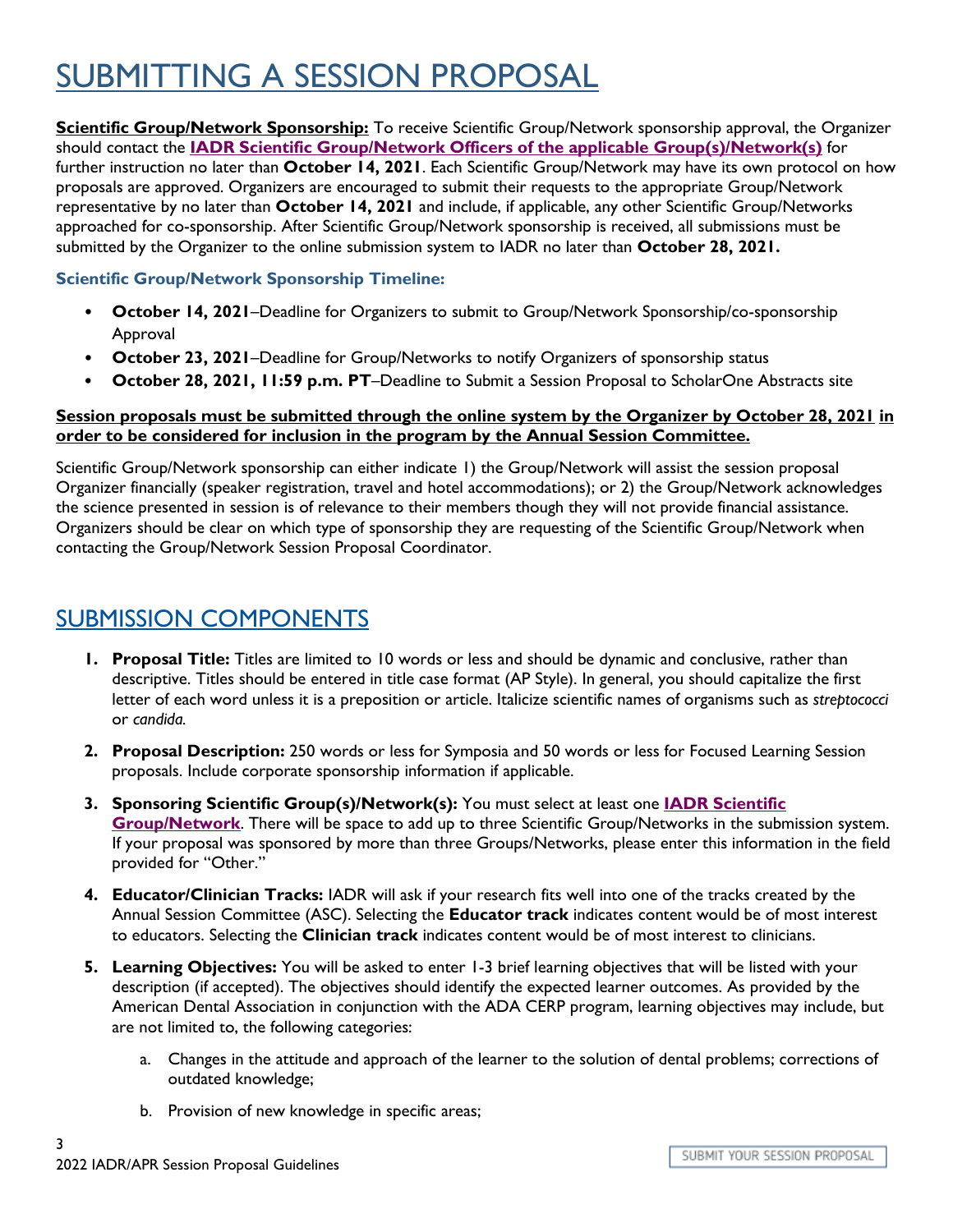- c. Introduction to and/or mastery of specific skills and techniques; and
- d. Alteration in the habits of the learner; accurate educational objectives succinctly describe the education that will result from attending the course.
- **6. Participants:** In Step 2 of the online submission process, the session proposal submitter will be asked to enter session proposal organizers and chairs. Symposia require at least one Corresponding Organizer and one Chairperson. Focused Learning Sessions require one Corresponding Organizer.
	- a. **Corresponding Organizer:** The corresponding organizer is the designated point of contact for the IADR Global Headquarters staff. This individual will be copied in on requests for authorization forms and other required materials for virtual components. If a Corresponding Organizer is not designated at the time of submission it is assumed the individual submitting the session proposal will take on this role. This person may be may also be an Organizer, Organizer/Chair or Chair.
	- b. **Organizer:** An Organizer is an individual who has participated in the creation of the session proposal.
	- c. **Chair:** A Chair is an individual who will be in attendance to moderate the session proposal if accepted into the scientific program.
	- d. **Organizer/Chair:** An individual who has participated in the creation of the session proposal and will be in attendance to moderate the session proposal if accepted into the scientific program.
- **7. Speakers**: In Step 3 of the online submission process, the session proposal submitter will be asked to add in the speakers. Speakers should have been extended a tentative invitation by the Organizers prior to their listing in the system as a potential speaker. It is imperative the speakers have been extended a tentative invitation as the IADR Global Headquarter will conduct direct follow-ups with listed speakers to ensure their agreement to participate in virtual components.

Each speaker is allowed **to present at ONLY ONE Symposium** and give only one presentation based on an abstract submitted for oral or poster presentation.

- **8. Keywords:** All session proposal submissions will require the entry of three to five keywords. Keywords should be selected from Medical Subject Headings (MeSH) to be used for indexing of articles. See: <http://www.nlm.nih.gov/mesh/MBrowser.html> for information on the selection of key words.
- **9. Virtual/Recorded Components of the Hybrid Meeting:** The 2022 General Session will be hybrid, with some in-person and some virtual components. Virtual components may incorporate live stream presentations, simulcast presentations, pre-recorded presentations, or any combination of these elements.

All session proposals accepted into the scientific program are required to be made available for a minimum of 90 days after the scheduled presentation for registered attendees of the 2022 IADR/APR General Session to access from the online meeting platform. Organizers will be asked at the time of submission if all speaker/participants listed in the session proposal agree to participate in virtual components of the hybrid meeting. If all participants are in agreement, please note that the Corresponding Organizer will be required to coordinate with speakers to complete the applicable **authorization forms** and complete all online tasks related to the assigned virtual component.

Additionally, IADR is asking all accepted session proposals to be part of the IADR CE On Demand Library. This member benefit, allows IADR members to view recordings from past meetings and claim Continuing Education credit for up to 3 years. You will be asked to opt into being part of the IADR CE On Demand Library as part of your submission. To view recorded symposia from a previous meeting, please visit the **[IADR CE On Demand](http://www.iadr.org/IADR/Meetings/CEOnDemand)** [Library.](http://www.iadr.org/IADR/Meetings/CEOnDemand) If all participants are in agreement, please note that the Corresponding Organizer will be required to coordinate with speakers to complete the applicable **authorization forms** and complete all online tasks related to the assigned virtual component to include but not limited to providing multiple choice questions/answers for their presentation.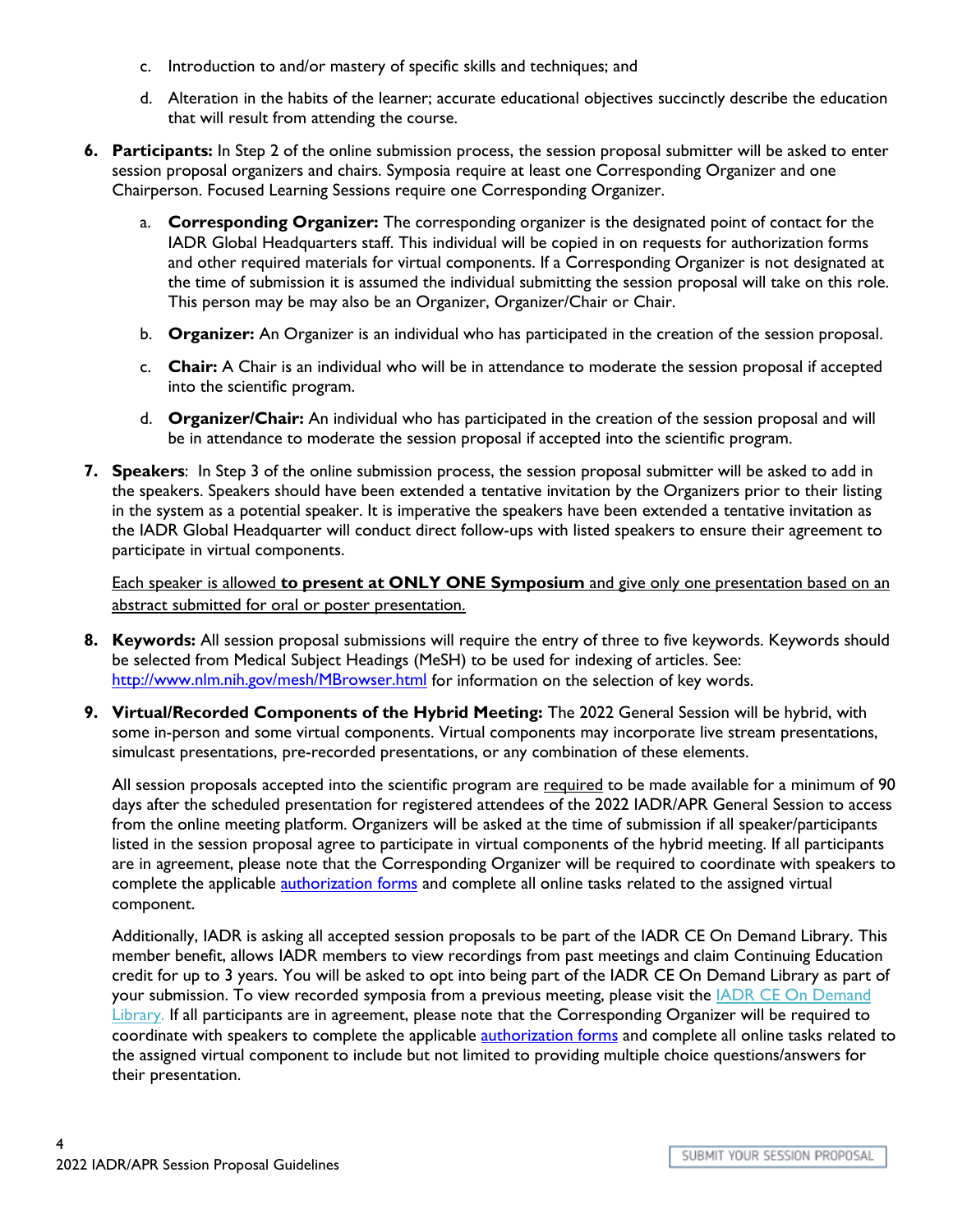**10. Miscellaneous:** You should include any special requests in the Special Scheduling field. For example, if you wish to request more than the standard allotment of 90 minutes for a symposium, please make a note for the ASC to consider additional time. Requests made after submission closes will not be considered.

Enter individual speaker timings within the symposium should your proposal be accepted in the Comments section. If this information is not included it will be assumed for Symposia with 3 speakers, each speaker will be provided 25 minutes with 15 minutes for discussion; for Symposia with 4 speakers, each speaker will be provided 20 minutes with 10 minutes for discussion. If there is going to be a Chair introduction or an introduction from one of the Organizers, it must be indicated at the time of submission.

### CRITERIA USED TO SELECT PROPOSALS

General Session symposia are popular events in the meeting schedule that should present cutting edge science around a theme that provides added value to the scientific program and would be unlikely to emerge as an oral session. The Annual Session Committee (ASC) will select symposium proposals based on the following principal guidelines:

- 1) The greatest scientific merit
- 2) Diversity and geographic distribution of speakers (e.g. speakers should reflect the diversity of IADR membership and selection should not discriminate on the basis of gender, sexual orientation, ability, race, ethnicity, socioeconomic status or religion. Only under exceptional circumstances inclusion of speakers from the same institution may be justified)
- 3) Demonstrate cross-collaboration with required sponsorship of more than one Scientific Group/Network (SGN).

It is encouraged, where appropriate, to include a speaker(s) from outside the dental, oral, and craniofacial arena with specific expertise who is not an IADR member.

Scientific Groups/Networks are expected to involve their members in selecting topics and speakers of relevance to their Scientific Group/Network, or more broadly across the organization's membership. The ASC will also consider the number of submissions from any one Scientific Group/Network to provide an equitable distribution of symposia across the various Scientific Groups/Networks.

## **IMPORTANT: PRE-PREGISTRATION AND SPEAKER FUNDING**

**All participants of accepted proposals are required to pre-register for the meeting by the presenter preregistration deadline of April 18, 2022. It is the responsibility of the Proposal Organizers to arrange to cover the meeting registration and travel for speakers that require it. The Member registration rate will be extended to non-member Symposia presenters.**

A waiver of registration can be requested for non-members only presenting at one symposium and truly outside the traditional oral, dental, and craniofacial research fields, i.e. not located in a dental institution and not a recipient of an oral, dental, and craniofacial grant from either public or private sources, if the sponsoring Scientific Group/Network has a balance of less than \$7,500. A waiver must be requested at the time of submission and this will be decided by the ASC in the review process. If any of your speakers meet the waiver criteria, please enter their names on your proposal form. **Requests made after submission has closed will not be considered.**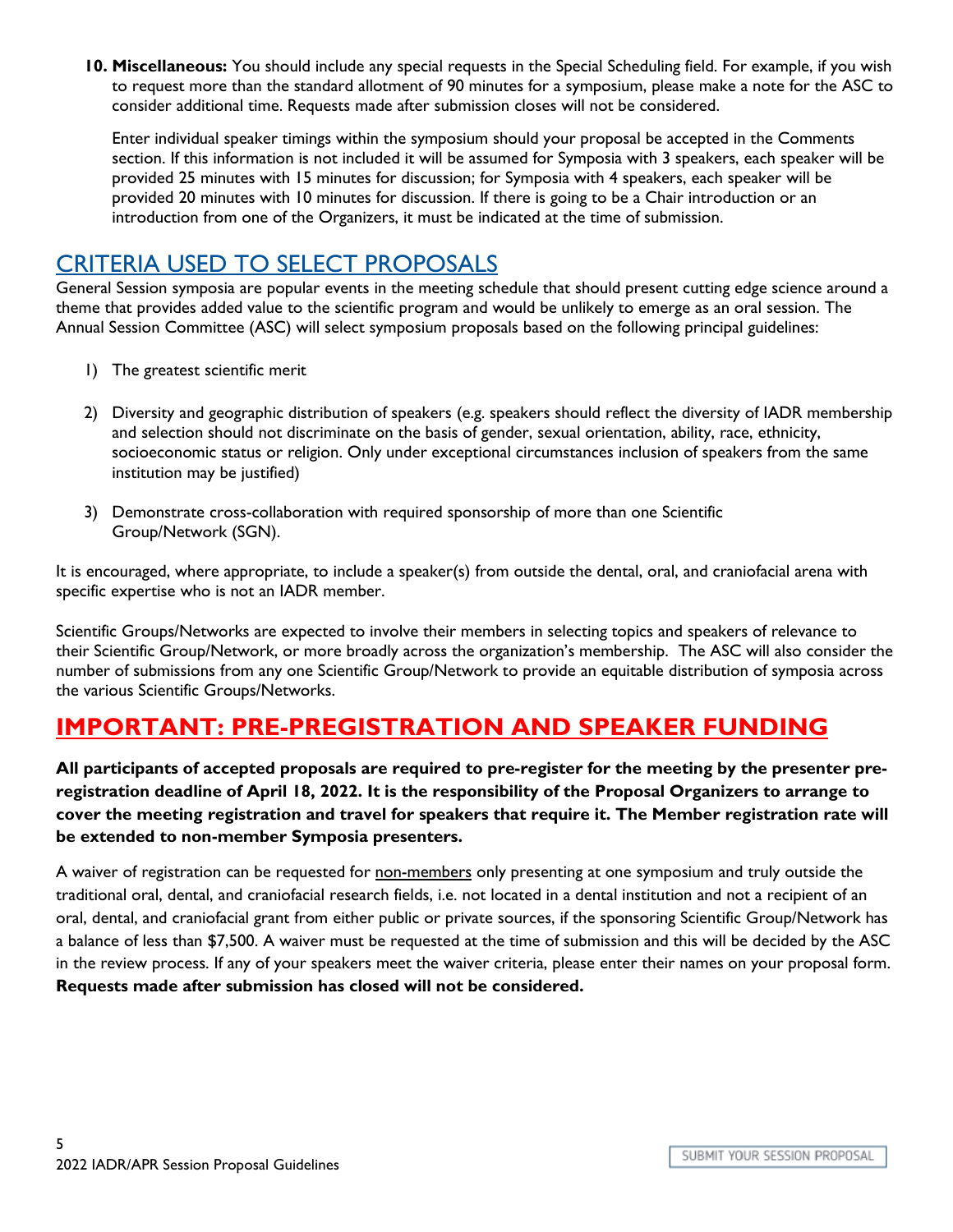# IADR HYBRID MEETING: VIRTUAL COMPONENTS & RECORDINGS

The 2022 General Session will be hybrid, with some in-person and some virtual components. Virtual components may incorporate live stream presentations, simulcast presentations, pre-recorded presentations, or any combination of these elements.

All session proposals accepted into the scientific program are required to be made available for a minimum of 90 days after the scheduled presentation for registered attendees of the 2022 IADR/APR General Session to access from the online meeting platform. This requires recording of the session in its entirety. Organizers will be asked at the time of submission if all speaker/participants listed in the session proposal agree to participate in virtual components of the hybrid meeting. If all participants are in agreement, please note that the Corresponding Organizer will be required to coordinate with speakers to complete the applicable **authorization forms** and complete all online tasks related to the assigned virtual component.

Additionally, IADR is asking all accepted session proposals to be part of the IADR CE On Demand Library. This member benefit, allows IADR members to view recordings from past meetings and claim Continuing Education credit for up to 3 years. You will be asked to opt into being part of the IADR CE On Demand Library as part of your submission. To view recorded symposia from a previous meeting, please visit the **IADR CE On Demand Library**. If all participants are in agreement, please note that the Corresponding Organizer will be required to coordinate with speakers to complete the applicable **authorization forms** and complete all online tasks related to the IADR CE On Demand Library virtual component to include but not limited to providing multiple choice questions/answers for their presentation.

## GUIDELINES FOR SYMPOSIA

## GENERAL GUIDELINES

- 1. The Annual Session Committee reserves the right to accept or reject any Session Proposal.
- **2.** All participants, speakers, Organizer/Chairs, and Chairs, must agree to participate in the virtual components of the hybrid meeting. Symposium participants who do not agree to virtual components should submit an abstract for presentation consideration in lieu of participating in a symposium.
- 3. Scientific Groups/Networks may submit more than one proposal. However, they should keep in mind that proposals should be high quality, include topics considered to be the cutting-edge of science and endorsed by the Scientific Group/Network Proposal Organizer. **Remember, there are only a limited number of positions for session proposals open in the program.** When more than one proposal covering related topics are submitted, Group/Networks are encouraged to rationalize them and if applicable, suggest combining elements of the similar proposals to the Organizers.
- 4. The total number of proposals will be limited (number to be determined by the ASC). The proposals will be scheduled throughout the meeting; Wednesday, June 22, 2022 through Saturday, June 25, 2022.
- 5. Each proposal must have a Corresponding Organizer who will be the contact person for the IADR Meetings Department. **All communications will be sent via email to the Corresponding Organizer.** The Organizer will be responsible for communicating with all other proposal participants.
- 6. It is required that at least one Scientific Group/Network sponsor a proposal although it is recommended that at least two Groups/Networks sponsor each proposal. Symposia demonstrating a cross-collaboration between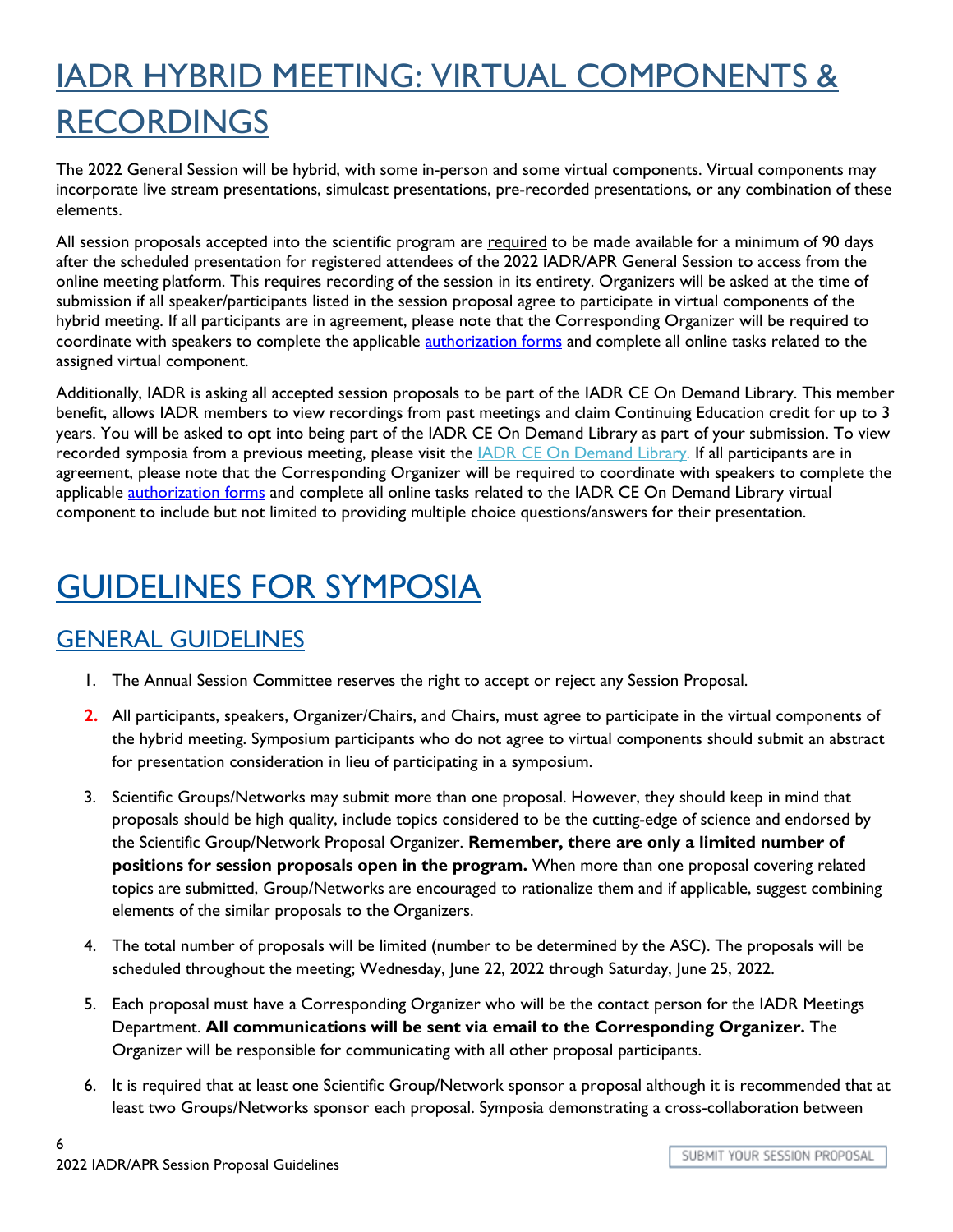more than one Group/Network will be prioritized higher if accepted into the scientific program. **The Organizer must obtain permission from his/her own Group/Network and the co-sponsoring Group(s)/Network(s) prior to submitting the proposal no later than November 2, 2020.**

- 7. Selection of potential speakers and time allotted:
	- a. Each speaker is allowed **to present at ONLY ONE Symposium** and give only one presentation based on an abstract submitted for oral or poster presentation.
	- **b. Each speaker should be contacted tentatively to be sure that they are available to participate in the meeting should the proposal be approved.**
	- c. Symposia will be allotted 90 minutes. If additional time is needed, please make a request in the online submission form. Requests will be evaluated by ASC.
	- d. **Plan no more than four speakers**.
	- e. It is suggested that ample time be allowed for discussion. Even if a general discussion period is planned at the end of a symposium, a ten-minute discussion period (minimum) should follow each speaker's presentation. Speakers will be held to the schedule as programmed.
- 8. Symposia speakers do not need to submit a separate abstract for their talks in the symposia.
- 9. The Organizer must appoint one Chairperson (usually one of the Organizers) and a Co-chairperson to run the session.
- 10. No presentation is to be a repeat of a poster or oral abstract presentation.
- 11. A topic and description must be submitted online to the IADR Global Headquarters and must also contain all speakers' names and tentative titles of their talks. Each speaker will be entered separately on the online form. Individual abstracts from each speaker are not collected.
- 12. Selling and/or promoting products as part of a symposium program is prohibited at the IADR/APR General Session. A program will not be accepted if viewed as being too commercial.

### HANDS-ON WORKSHOP ADDITIONAL ITEMS

- 1. During submission, Organizers must inform the IADR Global Headquarters of the attendance limit if one is needed. If accepted, attendance is complimentary; however, delegates must sign-up for Workshops with a limited attendance on the meeting registration form and will be assigned on a first-come, first-served basis (if needed).
- 2. The program must include some "hands-on" experience as to distinguish between a Hands-on Workshop and a Symposium. The program should not be limited to just a lecture from select speakers but should include audience participation/interaction.
- 3. After the pre-registration deadline, if requested, the list of registrants and their email addresses will be sent to the Organizer in case he/she wishes to send registrants any materials in advance. This is only if the Hands-on Workshop has limited attendance and pre-registration is required.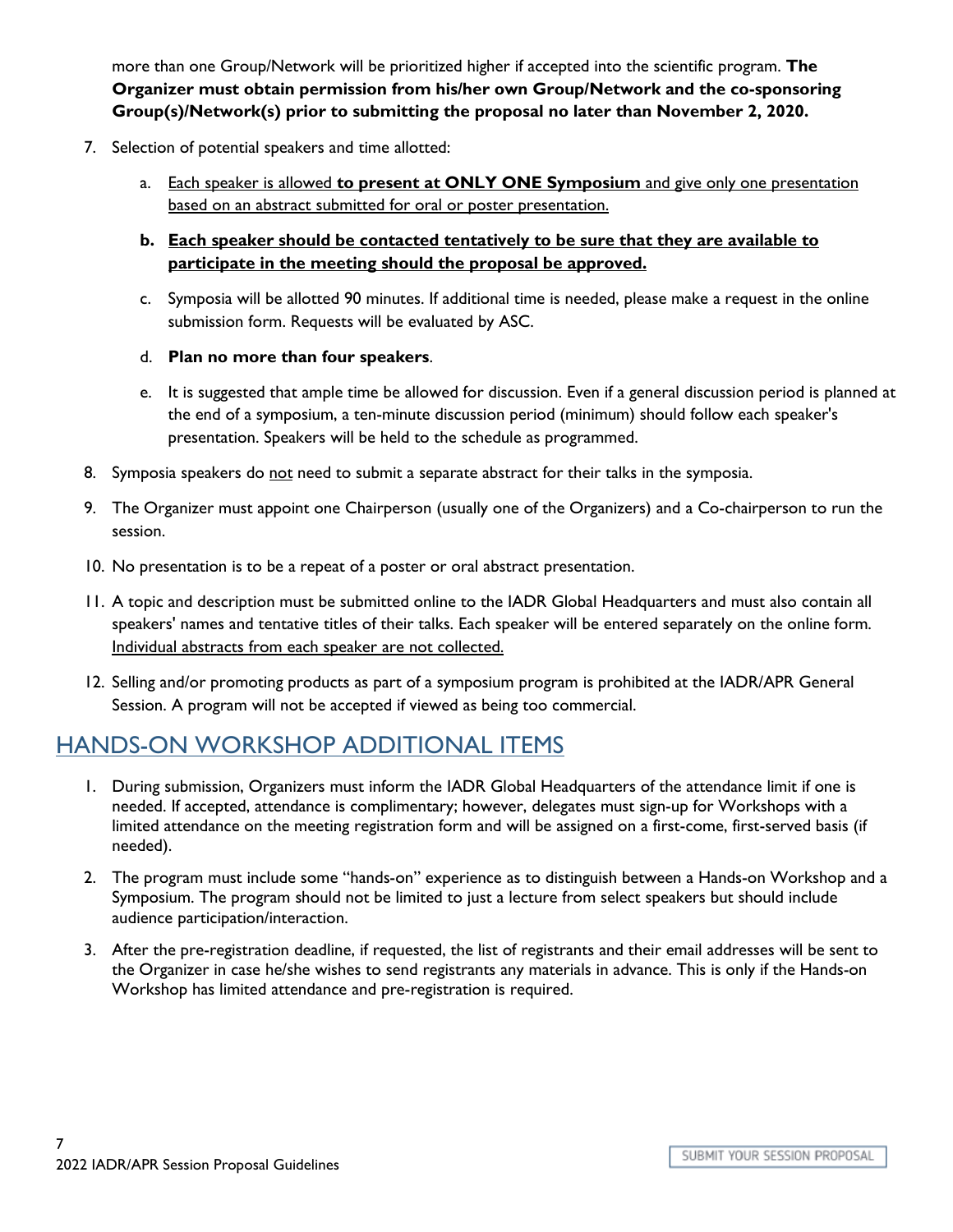### ADDITIONAL GUIDELINES FOR ACCEPTED PROPOSALS

- 1. Once the proposal is provisionally accepted by the ASC, notification of acceptance and materials will be sent to the Corresponding Organizer who must then distribute those materials to the speakers.
- 2. IADR Global Headquarters will confirm with each tentative speaker their agreement to participate in virtual components if the Organizer has indicated during submission the proposal would like to be considered for virtual participation.
- 3. Organizers, Chairs and speakers will be required to complete training on virtual presentation and how to utilize the IADR hybrid meeting platform prior to the start of the meeting.
- 4. **All participants, including speakers, are required to pre-register for the meeting and pay the applicable fee by the presenter pre-registration deadline of April 18, 2022.**
- 5. A description from the Organizer only must be submitted for publication in the online Scientific Program. The description should be 250 words or less. Include corporate or commercial sponsorship if applicable. The description provided in the proposal will be used unless the Organizer wishes to make minor changes to the content. Individual abstracts from each speaker are not collected.
- 6. IADR does not produce printed handouts for distribution but the Organizer can provide them. The Organizer would be responsible for the production and distribution.
- 7. The Corresponding Organizer must also confirm that each speaker in the program has agreed to the **[IADR/AADR Policy on Full Disclosure](http://www.iadr.org/Portals/69/docs/Meetings/IAGS/2017/IADRDisclosurePolicy.pdf)**, **[abstracts licensing](http://www.iadr.org/IADR/About-Us/Policy-Statements/Abstract-Licensing)**, **[IADR Corporate Sponsorship Policy](http://www.iadr.org/IADR/About-Us/Policy-Statements/Corporate-Sponsorship-Policy)** and the **[Symposia Financial Sponsorship Policy](http://www.iadr.org/IADR/About-Us/Policy-Statements/Symposia-Financial-Sponsorship)**.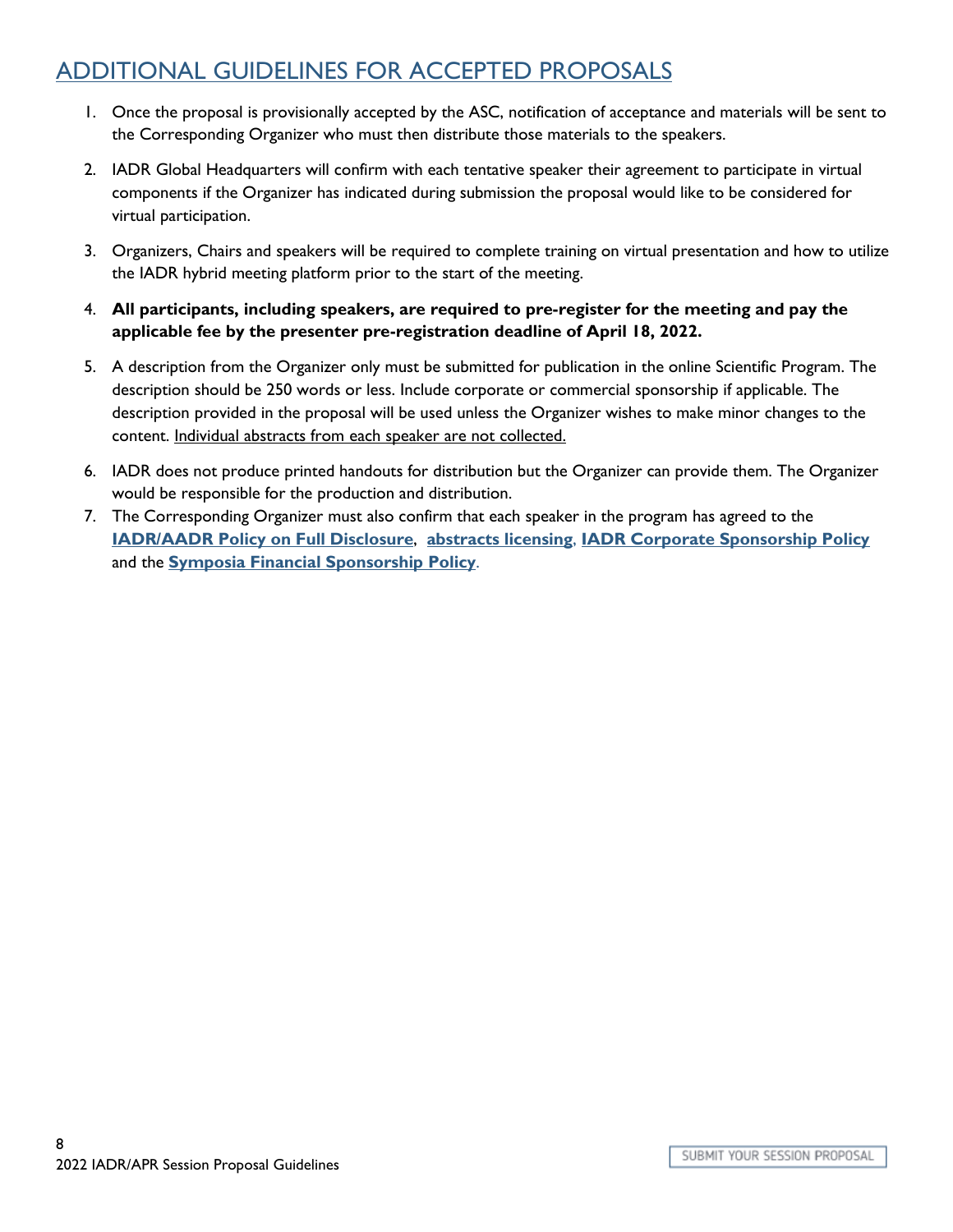# **GUIDELINES FOR A FOCUSED LEARNING SESSION PROPOSAL**

- 1. Topics must be of a high interest level. The ASC encourages Organizers to submit numerous proposals covering a wide range of topics from each Group/Network. The Focused Learning Sessions will likely be scheduled for approximately 60 minutes on Thursday, June 23, 2022 and/or on Friday, June 24, 2022, if necessary.
- 2. A brief description (50-words or less for publication in the online Scientific Program) along with the name/address of the speaker must be entered *via* the online Focused Learning Sessions proposal submission by the deadline date.
- 3. When completing the online submission, there should only be one speaker per topic. Focused Learning Sessions Speakers must be sufficiently prepared to involve participants in the topic.
- 4. This program is directed at students, and delegates must register to attend and are assigned on a first- come, first-served basis.
- 5. After the pre-registration deadline, if requested, the list of registrants and their email addresses will be sent to the speakers in case they wish to send registrants any materials in advance.
- 6. Focused Learning Session speakers do not need to purchase a ticket for their own Focused Learning Sessions but they do need to register for the meeting at the applicable rate.